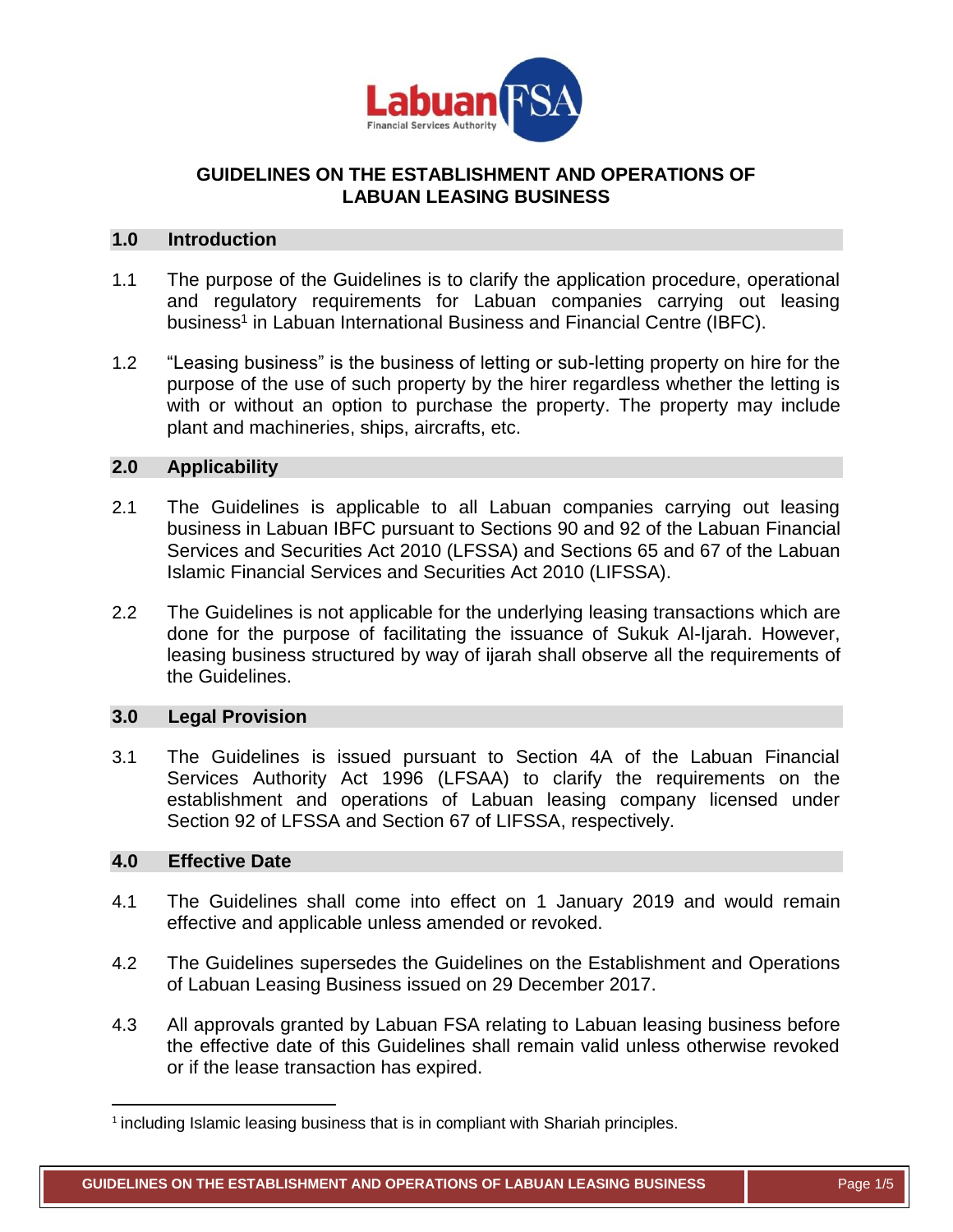# **5.0 Eligibility**

- 5.1 Any person intending to undertake leasing business in Labuan IBFC may apply to Labuan FSA for approval.
- 5.2 Upon receiving approval from Labuan FSA, the applicant is required to establish a Labuan company incorporated or registered under Labuan Companies Act 1990 (LCA).

## **6.0 Application Requirements**

- 6.1 Submit a duly completed application form with the relevant supporting documents as stipulated in the Form LFB-Leasing, which is downloadable at *[www.labuanibfc.com.](http://www.labuanibfc.com/)*
- 6.2 Labuan FSA may require from the applicant such other information or documents for the purpose of determining the merits of the application.
- 6.3 The application for Labuan FSA's approval to conduct leasing business may be submitted directly by the applicant or through the Labuan trust company(s) together with a non-refundable processing fee as stated in Paragraph 9.1.

## **7.0 Operational Requirements**

- 7.1 Have sufficient and positive capital or working funds which commensurate with the business operations<sup>2</sup> at all time. Labuan FSA may exercise its discretion to require a Labuan leasing company to inject additional capital, taking into account its business profile as well as nature, scale, complexity and diversity of their business activities.
- 7.2 Ensure that the directors and officers responsible for the management of the company meet the Fit and Proper Person requirements as specified in the Guidelines on Fit and Proper Requirements issued by Labuan FSA.
- 7.3 Establish an adequate set of internal policies and controls for its operations, compliances, corporate governance and risk management. These need to be regularly reviewed to ensure that they remain appropriate, relevant and prudent.
- 7.4 Ensure that all its leased assets are adequately insured. In this regard, Labuan leasing companies are encouraged to primarily secure the insurance coverage for their leased assets/properties from Labuan-based insurance companies and takaful operators prior to securing the services of other insurance players elsewhere.

 $\overline{\phantom{a}}$ 

<sup>2</sup> Considerations shall include but not limited to the following factors:

a) volume of the business;<br>b) value of the asset leased

value of the asset leased; and

c) leasing arrangement, i.e. operating or finance lease.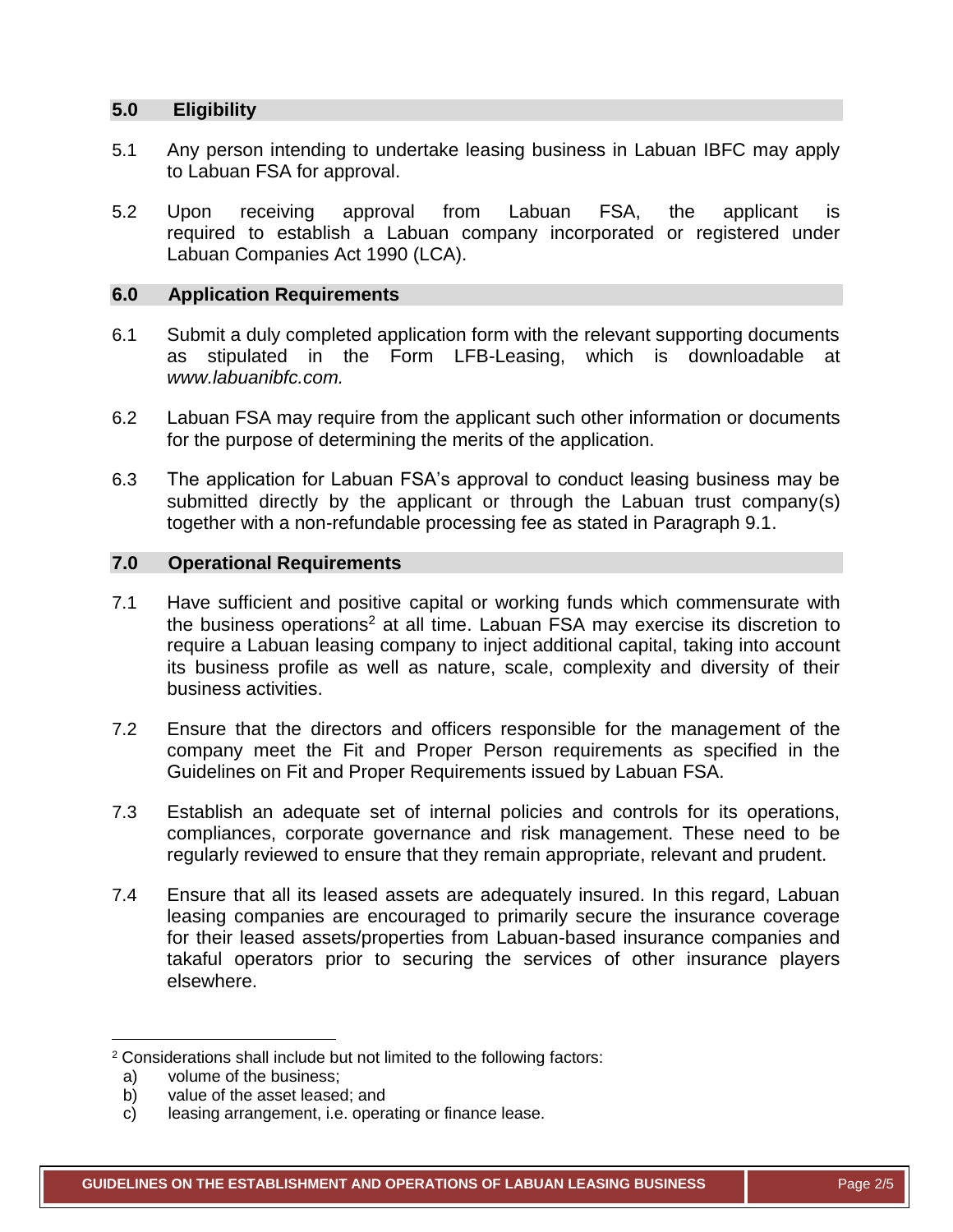- 7.5 Maintain adequate and proper records and books of accounts in Labuan in line with the Directive on Accounts and Record-keeping Requirement for Labuan Entities issued by Labuan FSA. Its name and company number must be clearly indicated on its letterhead, stationery and other documents.
- 7.6 Maintain bank account(s) under its name preferably in Labuan IBFC and/or Malaysia to facilitate the leasing operations including any lease remittances/lease rental payment transactions
- 7.7 Ensure that all leasing transactions with any of its related party are conducted at arm's length basis and are subjected to the transfer pricing rules and guidelines issued by the relevant authorities.
- 7.8 Obtain prior approval from Labuan FSA for:
	- (i) each new and subsequent leasing transactions including any change of lessee(s) and leased asset(s);
	- (ii) change of shareholders of more than ten per centum; and
	- (iii) appointment of directors.
- 7.9 Notify Labuan FSA within 30 days pertaining to the following matters:
	- (i) any change of information with regard to the place of business or office;
	- (ii) any changes to the constituent documents and business plan which include the change of its company name; and
	- (iii) termination / extension of any leasing transactions.
- 7.10 The Labuan leasing company has to establish substantial activity requirements in Labuan as prescribed by the Labuan Business Activity Tax (Requirements for Labuan Business Activity) Regulations 2018 (Substance Regulation); as well as the following:
	- (i) maintaining an operational office in Labuan; and
	- (ii) carrying out the core income generating activities from the Labuan office. Typically, the activities may include identifying and acquiring of assets to be leased, agreeing funding terms, setting the terms and duration of financing/leasing, monitoring and revising agreements and managing risks.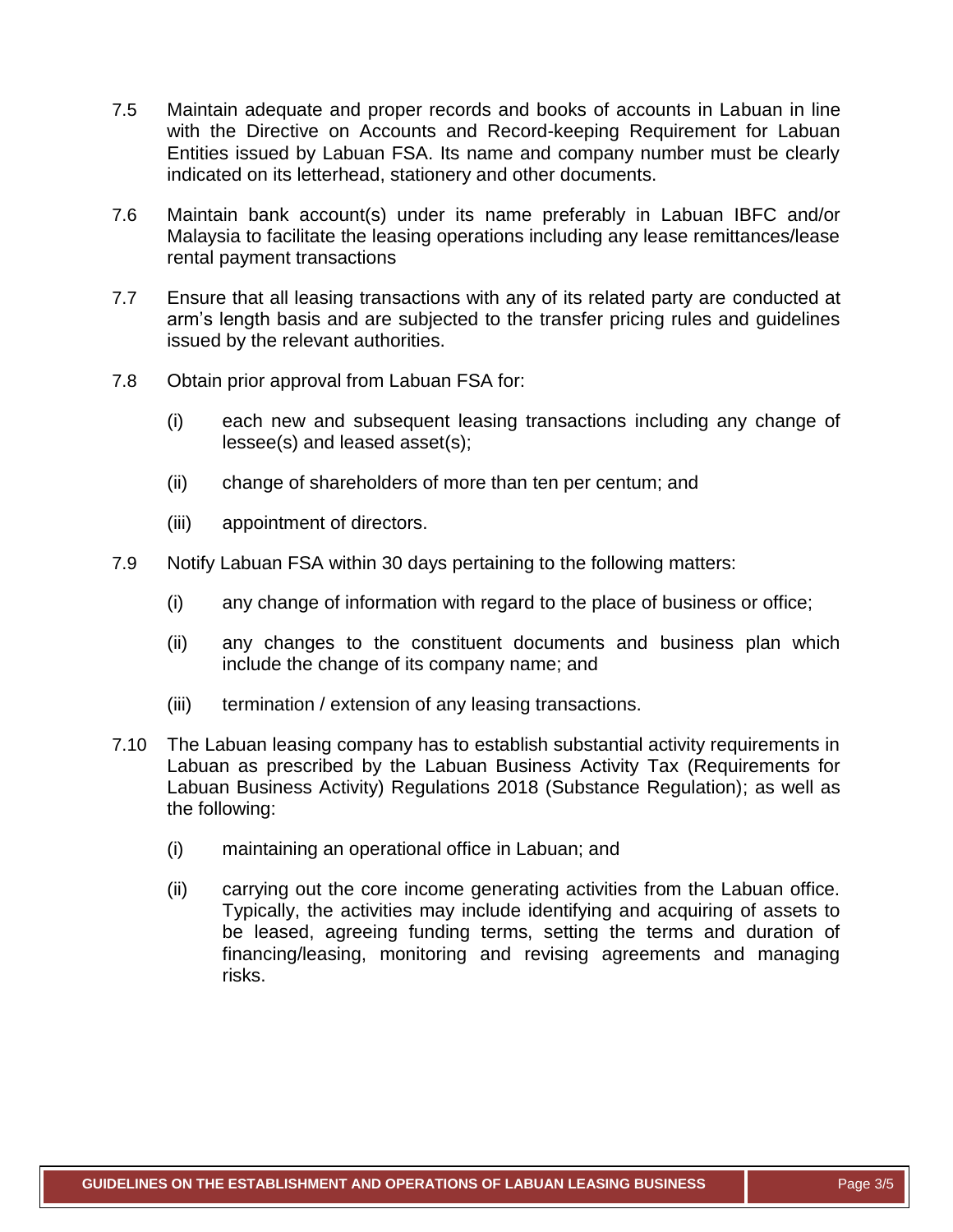#### **8.0 Reporting Requirements**

- 8.1 A Labuan leasing company is required to:
	- (i) submit one (1) hardcopy and one (1) softcopy of its audited financial statements to Labuan FSA within six (6) months after the close of each financial year; and
	- (ii) provide statistics and information as may be required by Labuan FSA from time to time.

#### **9.0 Fee payable**

9.1 The fees payable to Labuan FSA to undertake a Labuan leasing business dealing with Malaysian resident and non-Malaysian resident are as follows:

|       | <b>Type of Fee</b>                  | <b>Amount</b>       |
|-------|-------------------------------------|---------------------|
|       | Annual licence fee                  | RM60,000/ USD20,000 |
| (ii)  | Each subsequent leasing transaction | RM20,000/ USD6,000  |
| (iii) | Processing fees (non-refundable):   |                     |
|       | Normal application<br>(a)           | RM1,000/USD350      |
|       | "Fast track" application<br>(b)     | RM3,500/USD1,200    |

9.2 Pursuant to Section 189 of LFSSA and Section 150 of LIFSSA, the payment of annual licence fee is payable latest by 15 January of each year.

# **10.0 Submission of Application and Enquiries**

10.1 The application for Labuan leasing business may be submitted to:

Head of Business Operations Unit Legal and Business Management Department Labuan FSA Level 17, Main Office Tower Financial Park Complex, Jalan Merdeka 87000 Federal Territory of Labuan, Malaysia

(Email: [bou@labuanfsa.gov.my\)](mailto:bou@labuanfsa.gov.my)